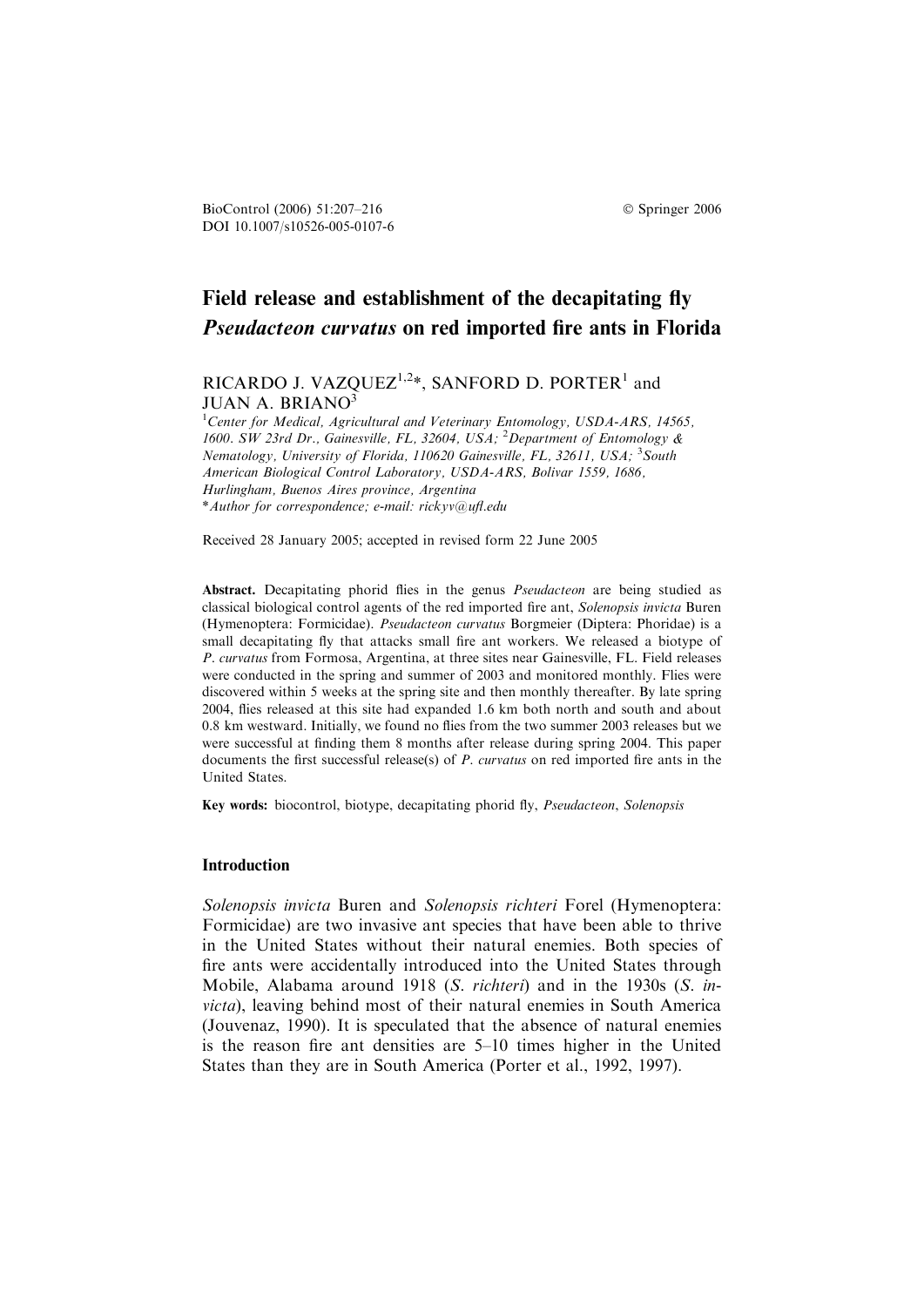## 208 R.J. VAZQUEZ ET AL.

Since introduction, S. invicta has spread throughout the entire southeastern United States (Callcott and Collins, 1996) while S. richteri along with a hybrid (S. richteri  $\times$  S. invicta) have been found in Alabama, Georgia, Mississippi, and Tennessee (Vander Meer et al., 1985; Shoemaker et al., 1994). Solenopsis invicta causes several billion US dollars in damages annually to agricultural crops, electrical equipment, livestock, and human health risks in the United States (Pereira et al., 2002). Chemical baits have been used as a means to control imported fire ants in high traffic areas such as playgrounds and residential lawns (Drees et al., 2002). Unfortunately, chemical treatments are costly and generally need to be used several times a year for adequate levels of control (Collins et al., 1992). Classical biological control is a possible alternative strategy that is more environmentally friendly.

In recent years, decapitating phorid flies in the genus Pseudacteon Coquillett have been studied extensively as potential biological control agents because many are common parasitoids of imported fire ants in South America (Gilbert and Patrock, 2002; Morrison et al., 1997; Porter, 1998, 2000; Vazquez et al., 2004). Pseudacteon flies were first reported to be attracted to Solenopsis fire ants by Borgmeier (1921) in Brazil with further studies by Williams (1980). About 20 species of *Pseudacteon* are found in South America that attack fire ants (Porter and Pesquero, 2001). Extensive specificity tests in both South America (Folgarait et al., 2002; Porter et al., 1995) and in the United States (Gilbert and Morrison, 1997; Porter and Alonso, 1999; Porter, 2000; Porter and Gilbert, 2004; Vazquez et al., 2004; Vazquez and Porter, 2005) have demonstrated high levels of host specificity in Pseudacteon species to Solenopsis fire ants.

Pseudacteon tricuspis Borgmeier (Diptera: Phoridae) was the first species to be successfully released. These flies were initially released in Texas (Gilbert, 1996) in early 1995, but attempts failed probably because low numbers of flies were used and weather conditions were hot and dry. The first successful field release occurred in the late summer of 1997 (Porter et al., 1999) in North Florida. Additional releases have been done throughout various southeastern states (Gilbert and Patrock, 2002; Porter et al., 2004). A long-term impact study with P. tricuspis found that parasitism pressure from this single phorid species did not impact fire ant populations sufficiently to be statistically detected (Morrison and Porter, 2005a), indicating that additional species of phorid flies or other natural enemies will be needed.

A second species, Pseudacteon curvatus Borgmeier (Diptera: Phoridae), was collected from black fire ants (S. richteri) in Las Flores,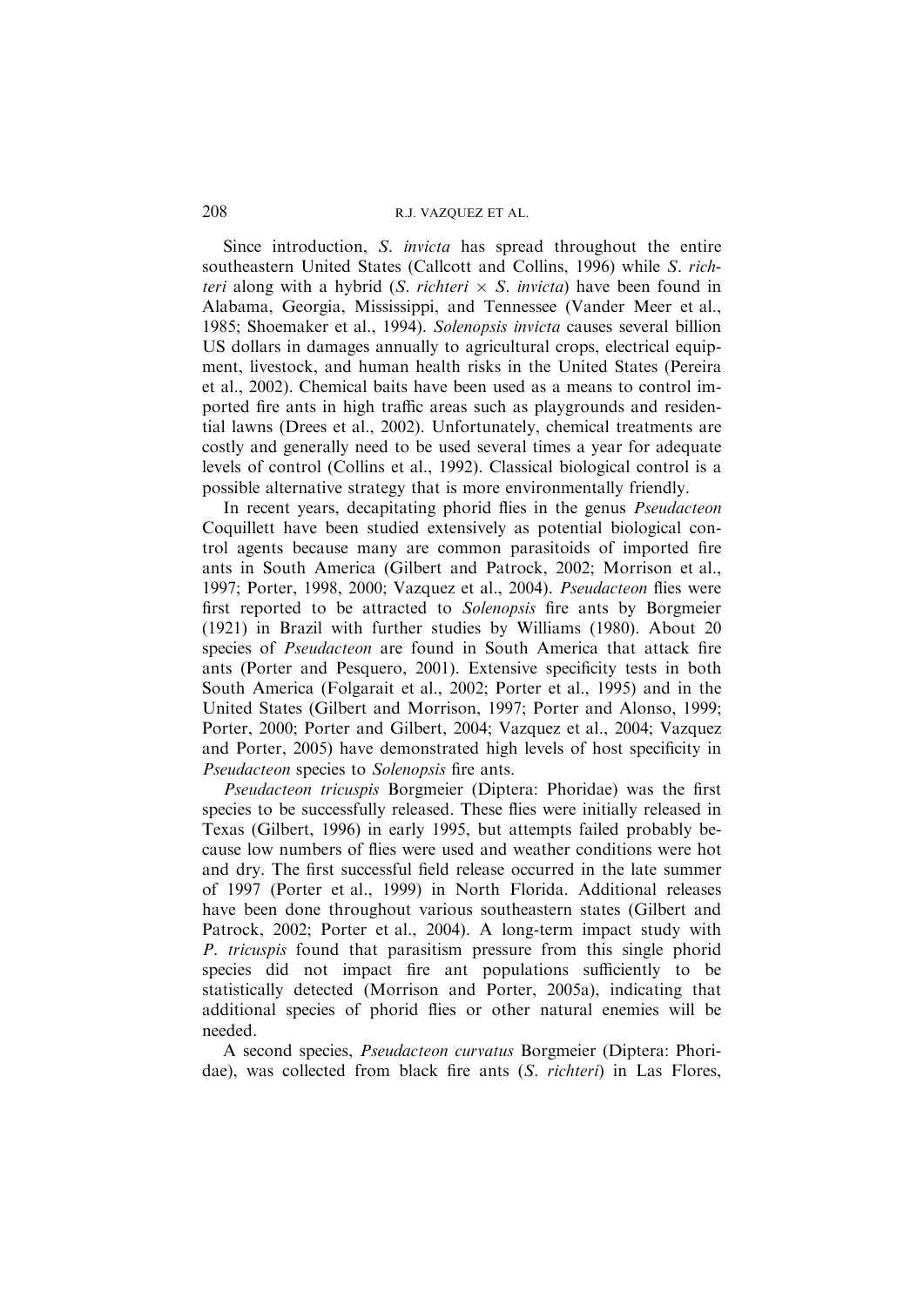Argentina (Porter, 2000). Pseudacteon curvatus is smaller than P. tricuspis and studies on oviposition behavior have shown that female P. curvatus flies attack fire ant workers that are significantly smaller than the colony mean (Morrison et al., 1997). Field releases of this species (2000–2001) were successful in Alabama, Mississippi, and Tennessee on hybrid fire ants and black imported fire ants (Vail et al., submitted; Vogt and Streett, 2003), but failed in Florida on red imported fire ants (Graham et al., 2003). A different biotype of P. curvatus was collected from S. invicta fire ants in Formosa, Argentina (October 2001). A series of quarantine host-specificity tests demonstrated that this new biotype was sufficiently host specific to be released in the field (Vazquez et al., 2004). The objective of this study is to document the release, establishment, and dispersal of P. curvatus around Gainesville, Florida.

## Materials and methods

The *P. curvatus* flies released in this study were collected by SDP and JAB in October 2001 from a roadside site (with S. invicta fire ants) about 35 km NW of Formosa, Argentina on route 81 (km 1219; 25- 56.139' S, 58°30.723' W). Collection procedures were similar to those described by Porter (2000). These flies were then imported to quarantine facilities in Gainesville, FL under a permit from USDA-APHIS. We released these flies in the field after conducting host specificity evaluations on nontarget organisms in our quarantine facility (Vazquez et al., 2004). The flies were released under a permit from the Florida Department of Agriculture and the Finding of No Significant Impact (FONSI) issued by the USDA-ARS.

## Release methods

Phorid parasitized fire ant workers were transplanted into the field. Fire ant workers were collected from medium to large sized S. invicta fire ant mounds by shoveling dirt with 5–15 g of ants and brood into a bucket. Mounds were individually marked with numbered flags and/ or wooden stakes. Numbers were also painted on the ground near the mounds. Workers were collected from mounds over a 2–3 week period. These workers were then separated from the soil in the laboratory by drip flotation (Banks et al., 1981). Workers were separated from brood using sorting sheets and sieved with a U.S. standard 20-mesh sieve to remove sexuals, queens, and excess large workers  $(>0.9 \text{ mm})$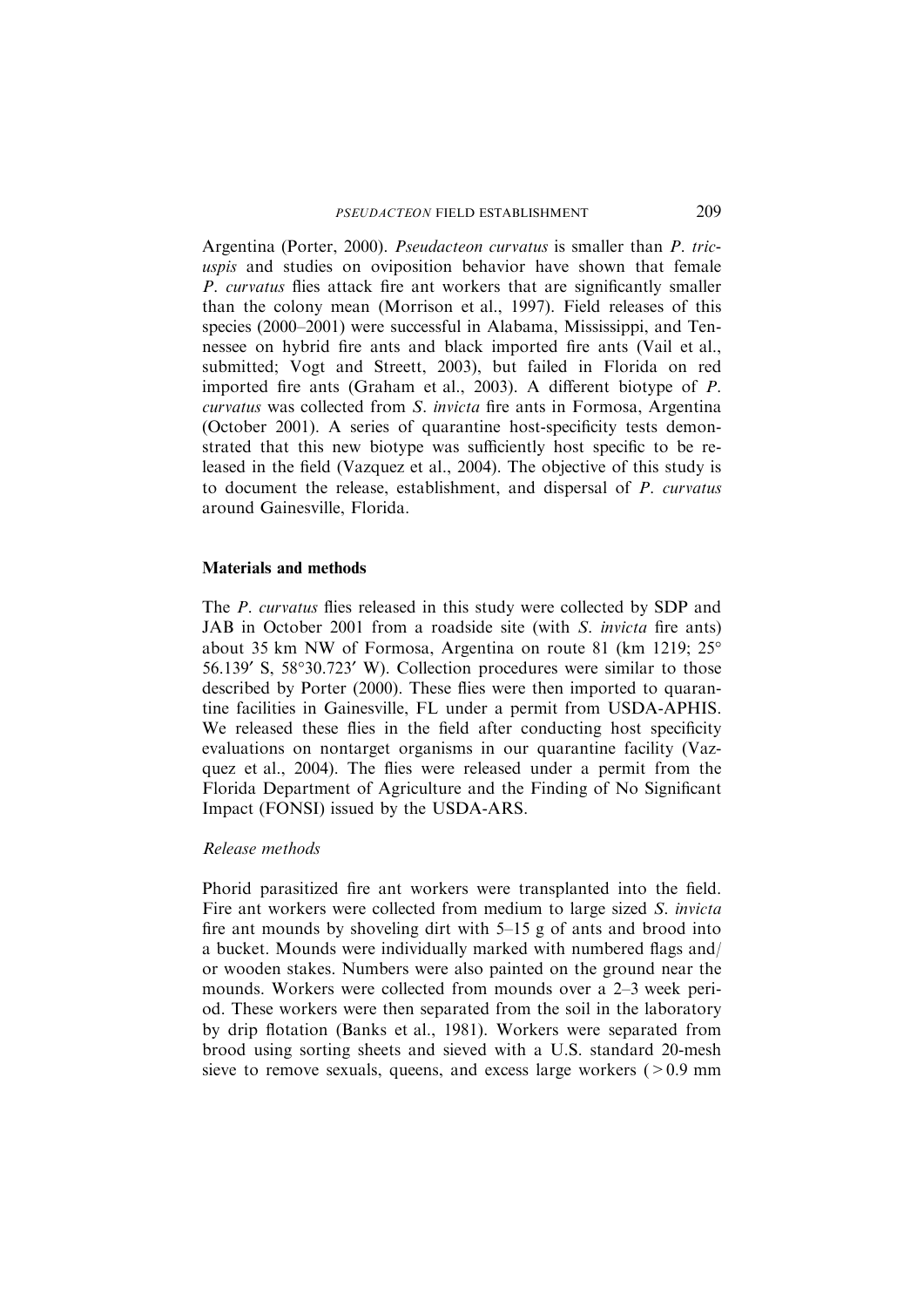## 210 R.J. VAZQUEZ ET AL.

head widths) not normally parasitized by P. curvatus. Groups of 1.0–1.5 g of sieved ants from a single colony together with about 1 g of brood were placed in large attack boxes (244 cm $\times$ 96 cm $\times$ 56 cm) similar to the version described by Vogt et al. 2003). Flies were allowed to parasitize the ants for 2–3 days. Parasitized workers were then removed from the attack boxes and retained in small containers (20 cm  $\times$  12 cm  $\times$  5 cm) with tight-fitting vented (2 cm by 3 cm) lids. To release the ants, the mounds were first disturbed and small containers (20 cm $\times$ 12 cm $\times$ 5 cm) with three small holes in one end were placed near the disturbed area so parasitized workers could recruit back into their mother colony, generally within 5–30 min. The ants were returned to their mother colonies 3–4 days after they were collected. On two of 42 occasions, fire ant colonies had moved after we collected the workers. We were able to re-locate one of these colonies. Weather conditions during the releases were sunny and dry. On sunny days, ant mounds were drenched with 200 ml of water and shaded with paper plates to prevent desiccation until ants rejoined their nestmates.

### Release sites

The first release was conducted at Whitehurst Ranch, on the border of Levy and Marion Counties near Williston, FL. The site is a 220 ha well-managed cow pasture, approximately 24 km SW of Gainesville, FL with a mixture of monogyne and polygyne imported fire ant colonies. The release site was an area of about 2.5 ha bordering a small pond shaded with pine and oak trees. The number of flies released per group of parasitized workers was approximately 300 flies per day for 15 days for a total of about 4,500 parasitized workers. Releases at this site were conducted in March 2003 using workers from 42 mounds.

A second release was done at Morrill Farm and a third at Mickle pasture. Morrill farm was one of the release sites used for Pseudacteon tricuspis (Porter et al., 2004). The Morrill site is a 16 ha cow pasture with a mixture of trees, bushes, and two small ponds. The Mickle pasture is a private residential home with a small 1.2 ha cow pasture. There is one small pond and mixture of trees where flies were released. We released about 260 flies per day for 3 weeks simultaneously at both the Morrill and Mickle sites for a total of about 5,600 parasitized workers at each site. Releases were conducted from May to June 2003. Colonies of red imported fire ants at these two sites were a mixture of monogyne and polygyne fire ants.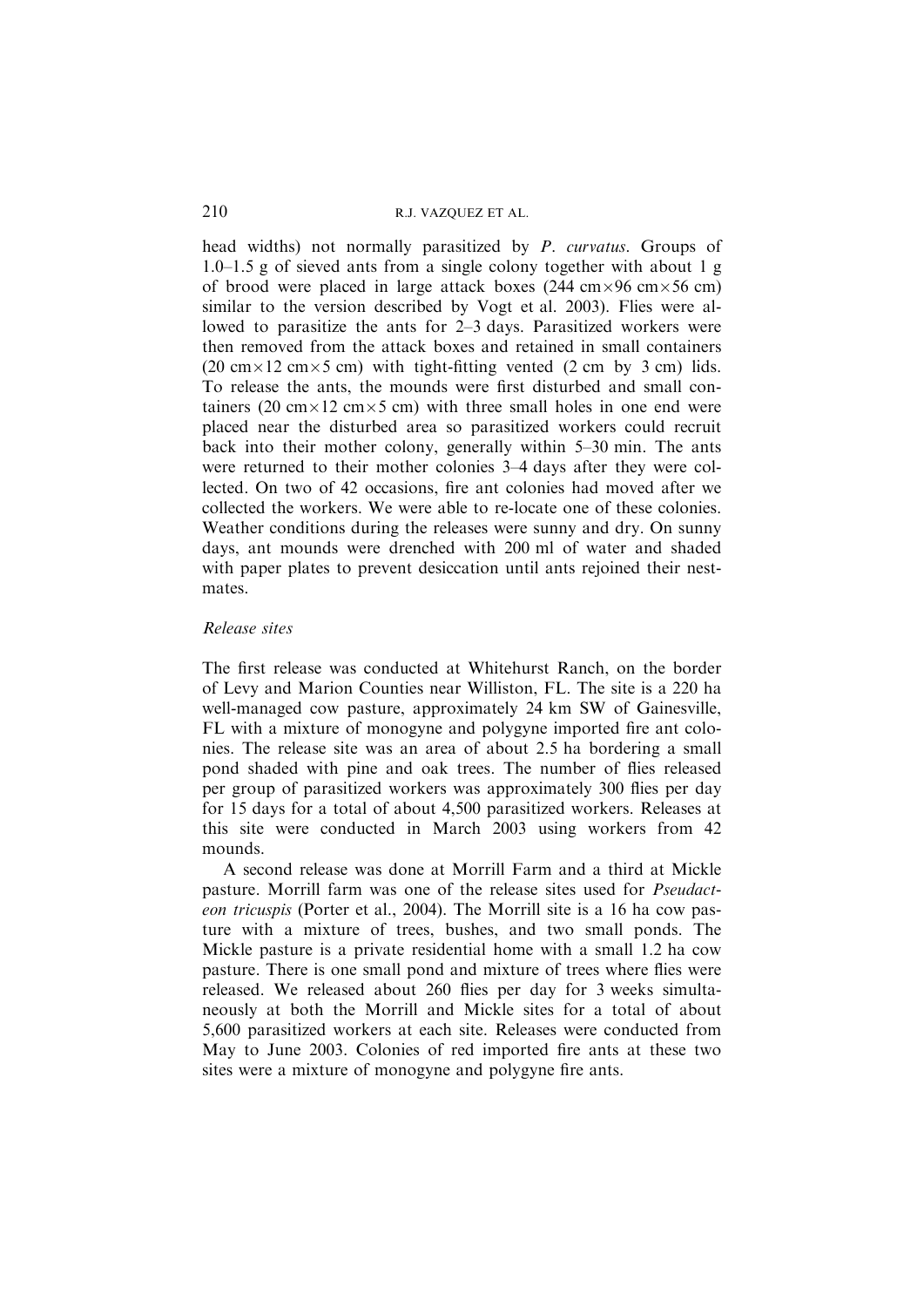#### Monitoring fly establishment and dispersal

Monitoring for P. curvatus establishment was done by disturbing 4–5 mounds in the release area. Disturbed areas were closely inspected for hovering flies. Flies were easily aspirated with an Allen-type double chamber aspirator and identified with a hand lens. Generally, 4–5 mounds were monitored every 5–10 min over a period of up to 30 min. After 30 min, another set of 4–5 mounds was disturbed and the observation cycle was repeated. After each observation, the ants were stirred periodically to keep them active. If no flies were observed, several pinches of ants in each mound were usually macerated between the fingers to release pheromones that attract the flies (Morrison and King, 2004). Monitoring for flies was generally done between 1130–1630 EST, on days with air temperatures greater than 24 °C when adult flies are active. Sun shades were placed over mounds on hot sunny days so that the ants could remain active on the surface during the monitoring period. On severely hot days  $($  > 35 °C ambient temperature), mounds were sprinkled with several liters of water to reduce the heat stress experienced by the ants.

We monitored dispersal from release sites by observing disturbed fire ant mounds at 0.8 km intervals from the release site. As described above, 4–5 mounds were closely inspected for hovering flies over a period of up to 30 min. After 30 min, another set of 4–5 mounds were disturbed 0.8 km in either a north, west, or south direction from last observation site. In the east direction, there was a dense forest. Flies were aspirated with an Allen-type double chamber aspirator, retained in small vials, and knocked down with  $CO<sub>2</sub>$  for identification with a hand lens.

#### **Results**

The field releases at Whitehurst Ranch were successful. We were able to find first generation flies 5 weeks (April 2003) after the initial release (Table 1). There was a period of intense rainfall following the initial field releases. Initial counts (April–June 2003) of flies for 52 mounds checked were 32 flies (Table 1). In the month of October, large fly population numbers were recorded from Whitehurst Ranch (Table 1). From April through September 2003, we collected many more *P. curvatus* flies than *P. tricuspis* flies (71 vs. 9) even though *P.* tricuspis flies had been at the site for several more years (Porter et al., 2004). Pseudacteon curvatus flies successfully over-wintered, as we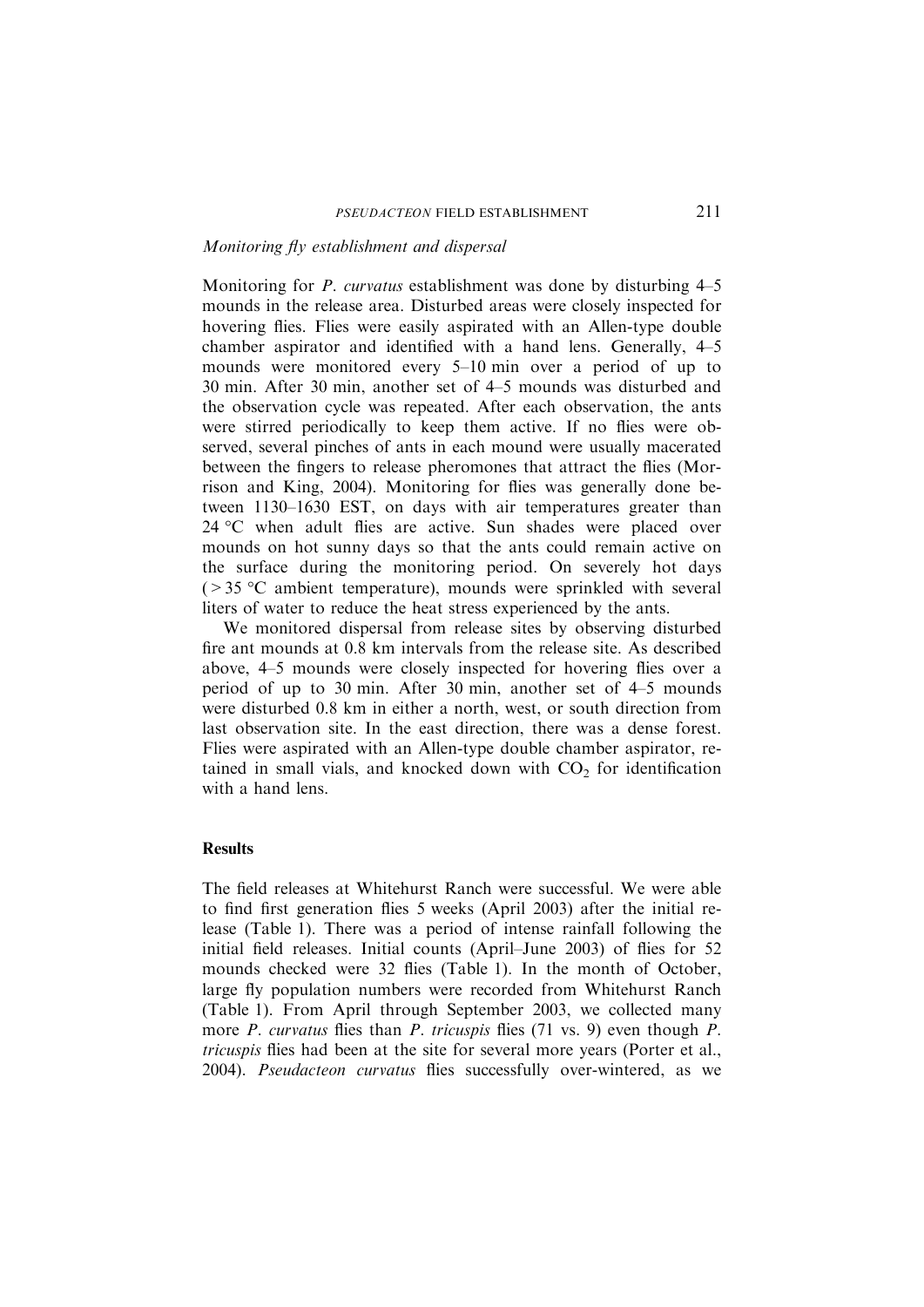#### 212 R.J. VAZQUEZ ET AL.

Table 1. Number of adult Pseudacteon curvatus flies found at Whitehurst Ranch, Morrill Pasture, and Mickle Pasture release sites in Florida from April 2003 to May 2004

| $M$ onth <sup>1</sup> | Number of flies (number of mounds checked) |                        |                |
|-----------------------|--------------------------------------------|------------------------|----------------|
|                       | Whitehurst Ranch                           | <b>Morrill Pasture</b> | Mickle Pasture |
| April 2003            | 7(15)                                      |                        |                |
| May 2003              | 7(26)                                      |                        |                |
| June 2003             | 18(11)                                     | 0(8)                   | 0(7)           |
| <b>July 2003</b>      | 15(10)                                     | 0(10)                  | 0(10)          |
| August 2003           | 14(7)                                      | 0(9)                   | 0(7)           |
| September 2003        | 10(21)                                     | 0(10)                  | 0(8)           |
| October 2003          | 305(26)                                    | 0(8)                   | 0(8)           |
| January 2004          | 27(6)                                      |                        |                |
| February 2004         | 45 (4)                                     |                        |                |
| March 2004            | 16(8)                                      |                        |                |
| April 2004            | 26(10)                                     | 10(8)                  | 20(3)          |
| May 2004              | 55 (20)                                    | 5(4)                   | 60(6)          |

<sup>1</sup> Flies were not checked on November and December of 2003 due to cold temperatures.

were able to find flies at Whitehurst Ranch from January to May of 2004. We found 169 flies in 52 mounds during this period. Flies were also successfully established at both the Morrill and Mickle sites. In April and May 2004, 5 and 10 flies were found at the Morrill pasture and 20 and 60 flies found at the Mickle site (Table 1). Earlier attempts to monitor P. curvatus presence at these two sites failed to yield positive results from observations made twice weekly for several months (June–October 2003, Table 1). In the summer of 2003, we found large numbers of P. tricuspis at the Mickle site (80–110 flies). No P. tricuspis flies were found at the Morrill site in spite of the fact that they had been very abundant in previous years. In April and May 2004, we found a total of 80 P. curvatus flies at the Mickle site compared to 12 P. tricuspis. At the Morrill site it was 15 P. curvatus and zero P. tricuspis.

In August 2003, flies had dispersed about 66 m from the original release site at Whitehurst Ranch. In April–May 2004, the flies had expanded 1.6 km both north and south and about 0.8 km in a westward direction (May 2004). To the east of the site is a heavily wooded area that is enclosed within a wooden fence line with no entrance for motor vehicles. We found a total of 15 P. curvatus flies on these outer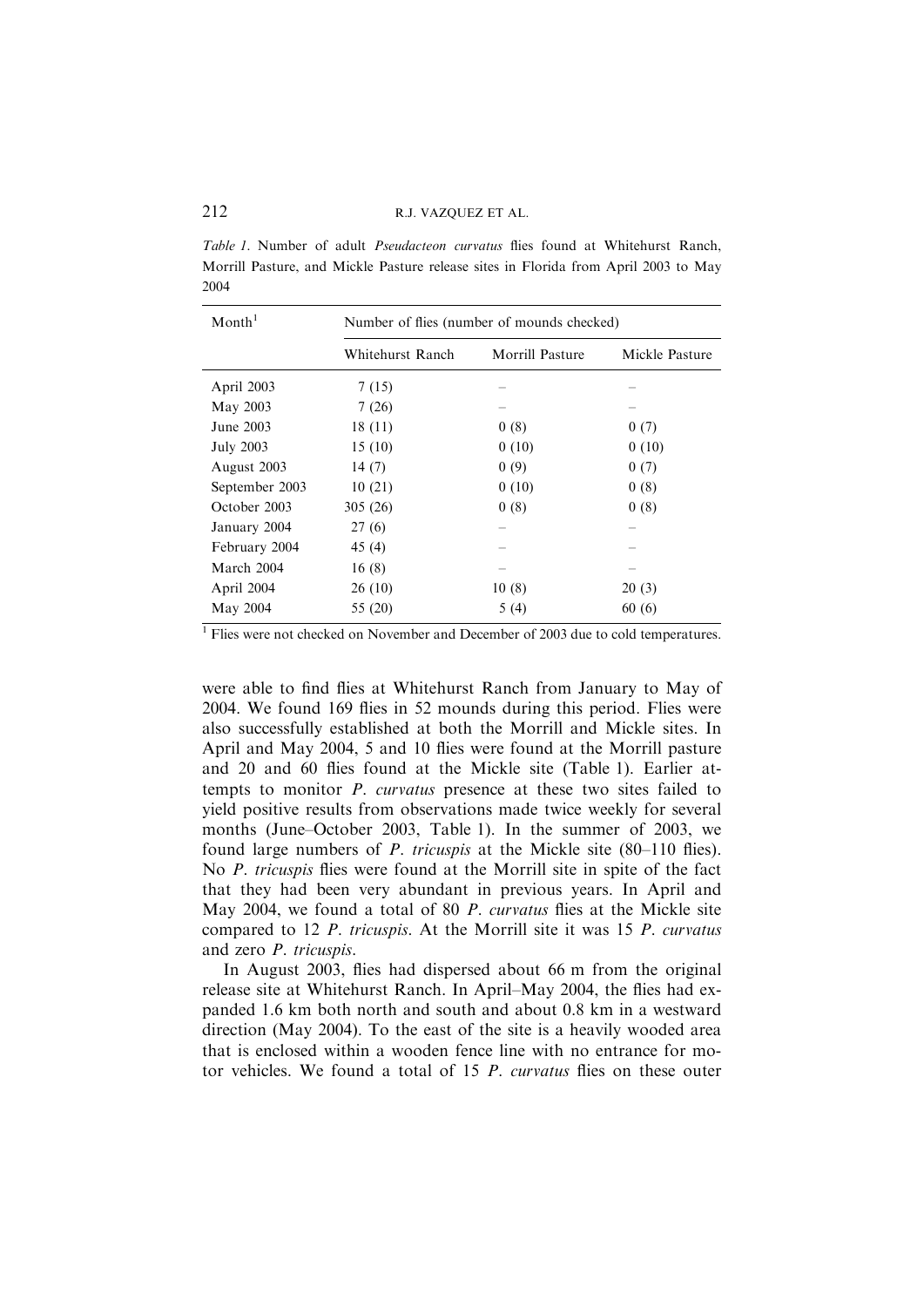boundaries as well as collected a few P. tricuspis flies (6 total). The other two release sites (Morrill and Mickle) were not inspected for dispersal.

#### **Discussion**

First generation flies were found within 5 weeks after release at the Whitehurst Ranch while it took 8 months for flies to be found at both Morrill and Mickle sites (Table 1). Monthly monitoring at the Whitehurst site consistently yielded positive results until cold weather hindered monitoring (Table 1). Collections of flies during the months of January through May 2004 (Table 1) demonstrated that P. curvatus had successfully overwintered. Pseudacteon curvatus flies collected at the Morrill and Mickle sites in late spring 2004 confirmed overwintering at these sites as well (Table 1). Another later 2003 release of P. curvatus on red imported fire ants appears to have been successful at a site near Columbia, SC (T. Davis and M. Horton, personal communication). *Pseudacteon curvatus* flies were found in greater abundances than P. tricuspis at all release sites indicating that P. curvatus flies may be more effective biocontrol agents at least in some sites. Studies on Pseudacteon parasitoids have shown considerable seasonal variability in population abundances throughout the year (Folgarait et al., 2003; Fowler et al., 1995; Morrison et al., 1999, 2000; Morrison and Porter, 2005b; Wuellner and Saunders, 2003).

Dispersal of flies outside of the Whitehurst site confirms that these flies are reproducing well and expanding their range. The 1.6 km expansion range, in the first year observed for P. curvatus at the Whitehurst site, is similar to initial field release expansion rates for that of  $P$ . tricuspis (1–4 km range, 1.8 km mean, in the first year; Porter et al., 2004).

This paper documents the first successful release and establishment of the decapitating fly P. curvatus on red imported fire ants in the United States. A post release specificity test in the fall of 2003 (Vazquez and Porter, 2005) with non-Solenopsis ants and the native fire ant, Solenopsis geminata (Fabricius), confirmed laboratory predictions (Vazquez et al., 2004) that this biotype from Formosa would be specific to imported fire ants.

This fly is another biotype in our arsenal for controlling red imported fire ant populations. It is hoped that several species of decapitating flies combined with other natural enemies from South America will have substantial impacts on imported fire ant popula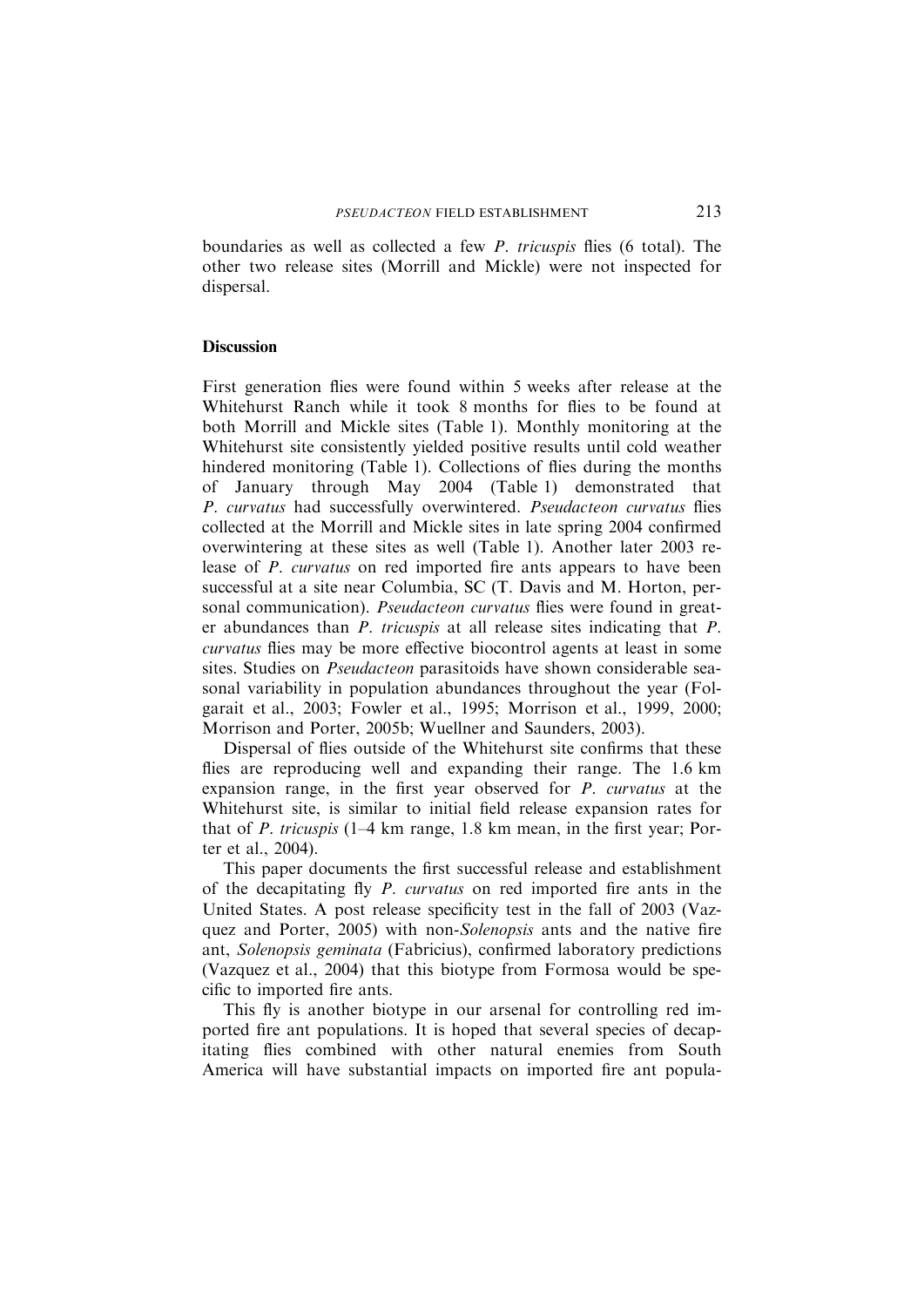tions in North America as they appear to have on fire ants in South America.

#### Acknowledgements

Financial support for this study was provided by the USDA-ARS program on Areawide Suppression of Fire Ant Populations in Pastures. We thank the Whitehurst Cattle Co., Shelley Mickle, and Morrill Farm for providing their pastures in this study. Cynthia Vann, Stacey Knue, and Karl Snyder assisted with fly rearing. Roberto Pereira is thanked for providing descriptive data on Whitehurst ranch. Robert Vander Meer, Cara Congdon, Lloyd Morrison, and James T. Vogt are thanked for providing suggestions and criticisms of earlier drafts of the manuscript.

#### **References**

- Banks, W.A., C.S. Lofgren, D.P. Jouvenaz, C.E Stringer, P.M. Bishop, D.F. Williams, D.P. Wojcik and B.M. Glancey, 1981. Techniques for collecting, rearing, and handling imported fire ants. USDA, SEA, AATS-S-21, 9.
- Borgmeier, T., 1921. Zur lebensweise von Pseudacteon borgmeieri Schmitz (in litt.)(Diptera: Phoridae). Z. Deut. Ver. Wiss. Kunst. Sao. Paulo. 2: 239–248.
- Callcott, A.M. and L. Collins H., 1996. Invasion and range expansion of red imported fire ant (Hymenoptera: Formicidae) in North America from 1918 to 1995. Fla. Entomol. 79: 240–251.
- Collins, H.L., A.M. Callcott, T.C. Lockley and A. Ladner, 1992. Seasonal trends in effectiveness of hydromethylon (AMDRO) and fenoxycarb (LOGIC) for controlof red imported fire ants (Hymenoptera: Formicidae). J. Econ. Entomol. 85: 2131–2137.
- Drees, B.M., C.L. Barr, S.B. Vinson, R.E. Gold, M.E. Merchant, and D. Kostroun, 2002. Managing red imported fire ants in urban areas. Texas Agric. Ext. Serv.Bull. B-6043 (revised): 18 pp.
- Folgarait, P.J., O.A. Bruzzone and L.E. Gilbert, 2003. Seasonal patterns of activityamong species of black fire ant parasitoid flies (Pseudacteon: Phoridae) inArgentina explained by analysis of climatic variables. Biol. Control. 28: 368–378.
- Folgarait, P.J., O.A. Bruzzone, R.J.W. Patrock and L.E. Gilbert, 2002. Development rates and host specificity for Pseudacteon parasitoids (Diptera: Phoridae) of fireants (Hymenoptera: Formicidae) in Argentina. J. Econ. Entomol. 95: 1151–1158.
- Fowler, H.G., M.A. Pesquero, S. Campiolo and S.D. Porter, 1995. Seasonal activity of species of Pseudacteon (Diptera: Phoridae) parasitoids of fire ants (Solenopsis saevissima) (Hymenoptera: Formicidae) in Brazil. Cientifica 23: 367–371.
- Gilbert, L.E., 1996. Prospects of controlling fire ants with parasitoid flies the perspectivefrom research based at Brackenridge Field Laboratory. In: W.E. Cohen (ed), Texas Quail Short Course II. Texas Agricultural Extension Service, Texas A & M University, Kingsville. pp. 77–92.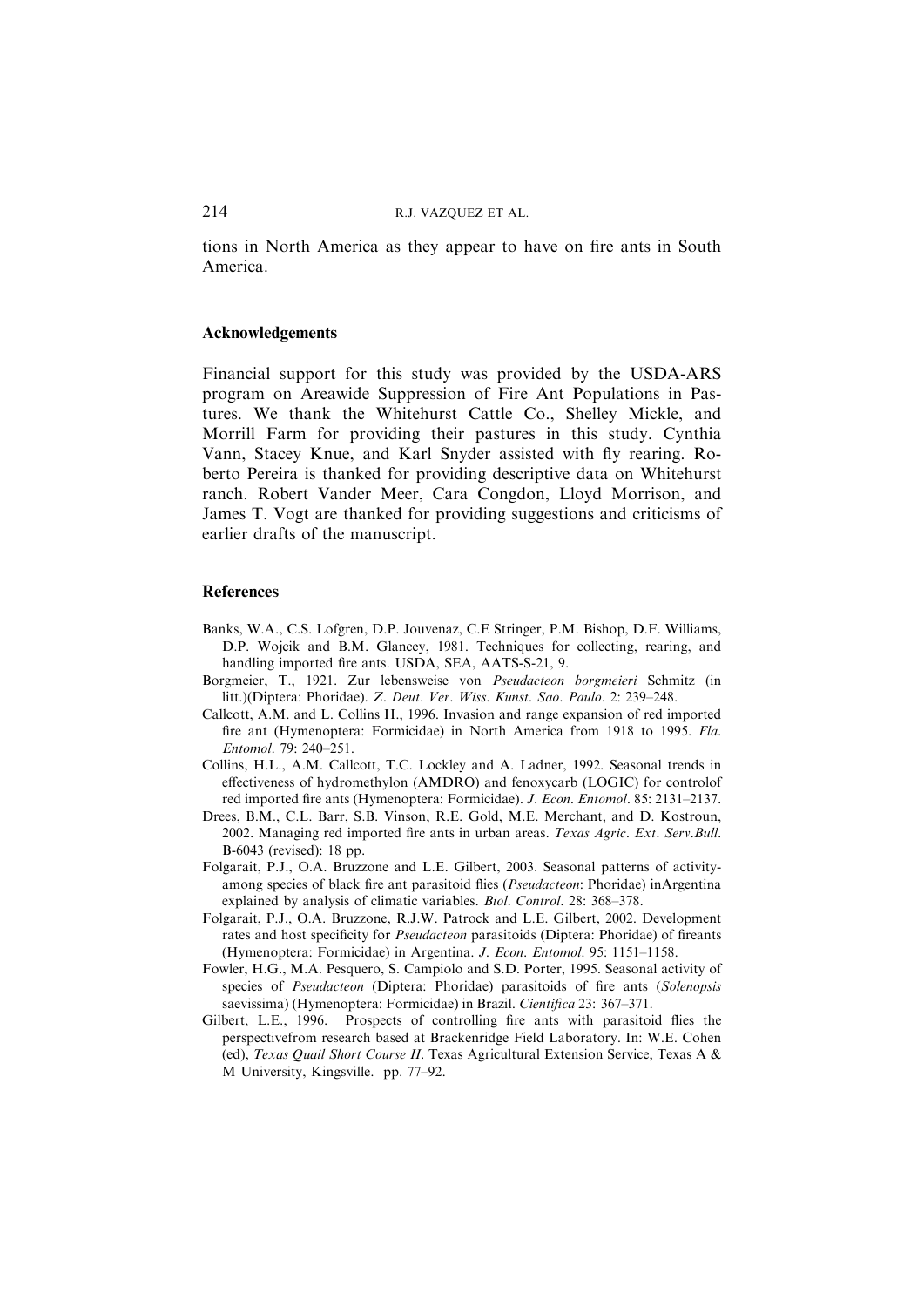- Gilbert, L.E. and L.W. Morrison, 1997. Patterns of host specificity in Pseudacteon parasitoid flies (Diptera: Phoridae) that attack Solenopsis fire ants (Hymenoptera: Formicidae). Environ. Entomol. 26: 1149–1154.
- Gilbert, L.E. and R.J.W. Patrock, 2002. Phorid flies for the biological suppression of imported fire ant in Texas: region specific challenges, recent advances and future prospects. S. W. Entomol. Suppl. 25: 7–17.
- Graham, L.C., S.D. Porter, R.M. Pereira, H.D. Dorough and A.T. Kelley, 2003. Field releases of the decapitating fly Pseudacteon curvatus (Diptera: Phoridae) for control of imported fire ants (Hymenoptera: Formicidae) in Alabama, Florida, and Tennessee. Fla. Entomol. 86: 334–339.
- Jouvenaz, D.P., 1990. Approaches to biological control of fire ants in the United States. In: R.K. Vander Meer, K. Jaffe and A. Cedeno (eds), Applied Myrmecology: World Perspective Westview Press, Boulder, CO. pp. 620–627.
- Morrison, L.W. and J.R. King, 2004. Host location behavior in a parasitoid of imported fire ants. J. Insect Behavior. 17: 367–383.
- Morrison, L.W. and S.D. Porter, 2005a. Testing for population-level impacts of introduced Pseudacteon tricuspis flies, phorid parasitoids of Solenopsis invicta fire ants. Biol. Control. 33: 9–19.
- Morrison, L.W. and S.D. Porter, 2005b. Phenology and parasitism rates in introduced populations of Pseudacteon tricuspis, a parasitoid of Solenopsis invicta. BioControl 50: 127–141.
- Morrison, L.W., C.G. Dall'Aglio-Holvorcem and L.E. Gilbert, 1997. Oviposition behavior and development of Pseudacteon flies (Diptera: Phoridae), parasitoids of Solenopsis fire ants (Hymenoptera: Formicidae). Environ. Entomol. 26: 716–724.
- Morrison, L.W., E.A. Kawazoe, R. Guerra and L.E. Gilbert, 1999. Phenology and dispersal in Pseudacteon flies (Diptera: Phoridae), parasitoids of Solenopsis fire ants (Hymenoptera: Formicidae). Ann. Entomol. Soc. Am. 92: 198–207.
- Morrison, L.W., E.A. Kawazoe, R. Guerra and L.E. Gilbert, 2000. Ecological interactions of Pseudacteon parasitoids and Solenopsis ant hosts: environmental correlates of activity and effects on competitive hierarchies. Ecol. Entomol. 25: 433–444.
- Pereira, R.M., D.F. Williams, J.J. Becnel and D.H. Oi, 2002. Yellow-head disease caused by a newly discovered Mattesia sp. in populations of red imported fire ant, Solenopsis invicta. J. Invertebr. Pathol. 81: 45–48.
- Porter, S.D., 1998. Biology and behavior of Pseudacteon decapitating flies (Diptera: Phoridae) that parasitize Solenopsis fire ants (Hymenoptera: Formicidae). Fla. Entomol. 81: 292–309.
- Porter, S.D., 2000. Host specificity and risk assessment of releasing the decapitating fly Pseudacteon curvatus as a classical biocontrol agent for imported fire ants. Biol. Control. 19: 35–47.
- Porter, S.D. and L.E. Alonso, 1999. Host specificity of fire ant decapitating flies (Diptera: Phoridae) in laboratory oviposition tests. J. Econ. Entomol. 92: 110–114.
- Porter, S.D. and L.E. Gilbert, 2004. Assessing host specificity and field release potential of fire ant decapitating flies (Phoridae: Pseudacteon). In: R.G. Van Driesche and R. Reardon (eds), Assessing Host Ranges for Parasitoids and Predators Used for Classical Biological Control: Guide to Best Practice. FHTET- 2004-03, USDA Forest Service, Morgantown, West Virginia. pp. 152–176.